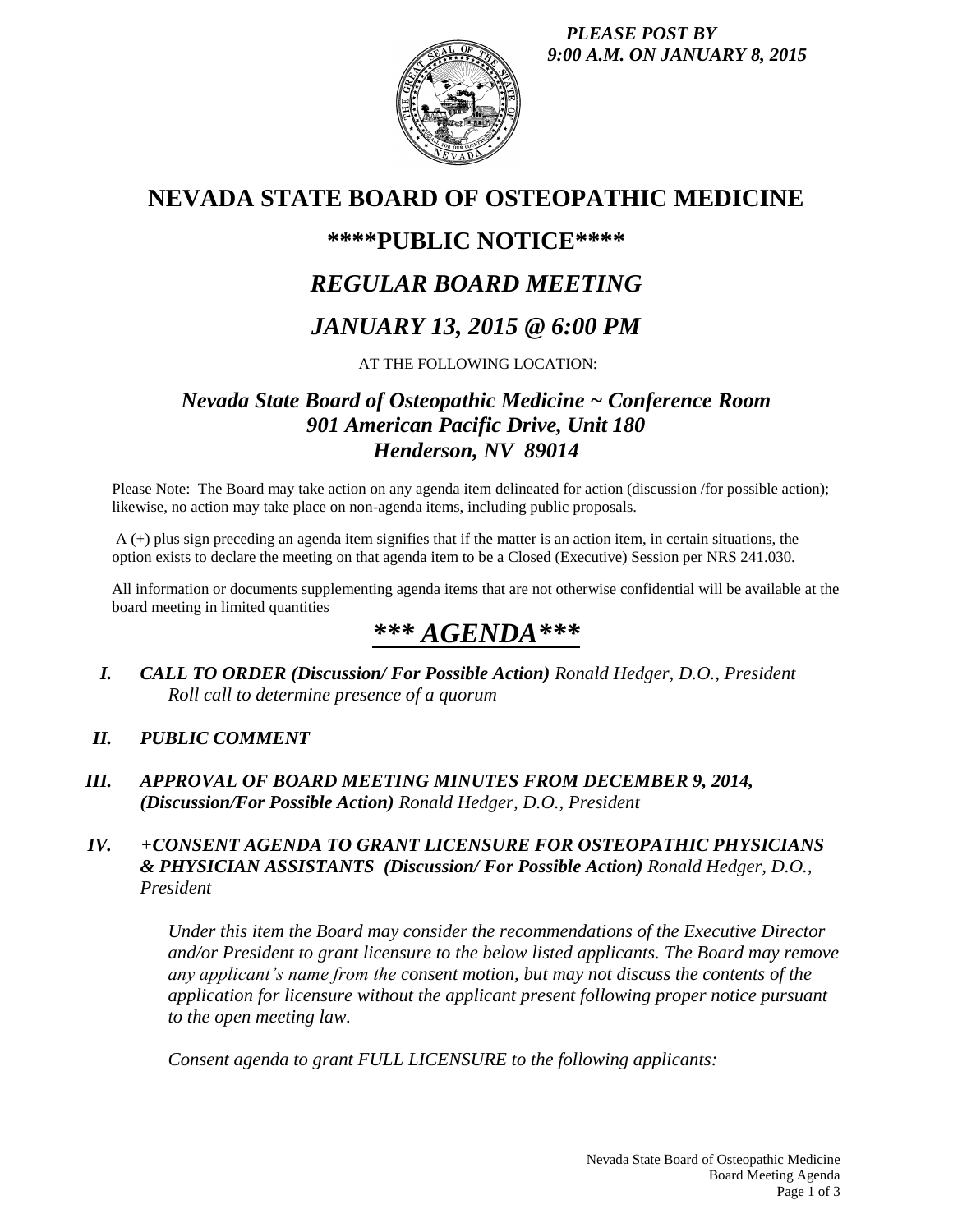*Physician Name Specialty*

*Thomas Clay, D.O. – Endorsement Family Medicine Christine Hedderly, D.O. Emergency Medicine Leslie Hollingsworth, D.O. OB/GYN Mary Janikowski – Reinstatement Internal Medicine Jon Taveau, D.O. Neurosurgery*

*Morris Nguyen, PA-C None at this Time Tiffany Zins, PA-C Randall Yee, D.O.*

*Physician Assistant Supervising Physician*

#### *V. CONSIDERATION/APPROVAL OF ORDER OF FULFILLMENT OF SETTLEMENT TERMS REGARDING FRANK POLIZZI, D.O., IBM RICARDO ALMAGUER, D.O., (Discussion/For Possible Action), Ronald Hedger, D.O., President*

#### *VI. CONSIDERATION/APPROVAL OF ORDER OF FULFILLMENT OF SETTLEMENT TERMS REGARDING CHARLES MOK, D.O., IBM NICOLE CAVENAGH, Ph.D., (Discussion/For Possible Action,. Ronald Hedger, D.O., President*

#### *VII. EXECUTIVE DIRECTOR'S REPORT*

- *a. Quick Books*
- *b. Licensing*
- *c. Lease Update*
- *VIII. LEGAL REPORT (Discussion/Action) by Louis Ling, Board Counsel and/or Sophia Long, Deputy Attorney General* 
	- *IX. ITEMS FOR FUTURE DISCUSSION/ACTION/UPCOMING AGENDA*
	- *X. PRESIDENT Report on Board Business, Ronald Hedger, D.O., President*

#### *XI. PUBLIC COMMENT*

*Under the public comment item, members of the public may bring matters not appearing on this agenda to the attention of the Board. The Board may discuss but may not act on the matters at this meeting. A citizen may speak on a matter not on the posted Agenda after all matters listed on the posted Agenda have been acted upon by the Board, but only after receiving recognition and consent of the Chairman of the Board. If the Board desires, the matters may be placed on a future agenda for action.*

*In consideration of others, please avoid repetition and limit your public comments to no more than five (5) minutes. The Board may also allow public comment on specific agenda items as they are called, as well as during the Public Comment portion of the Board meeting.* 

*Pursuant to NRS 241.020 (6), please take notice: (1) Items on the agenda may be taken out of order; (2) Two or more agenda items may be combined for consideration; and (3) At any time, items on the agenda may be removed from the agenda or discussion of the items may be delayed.*